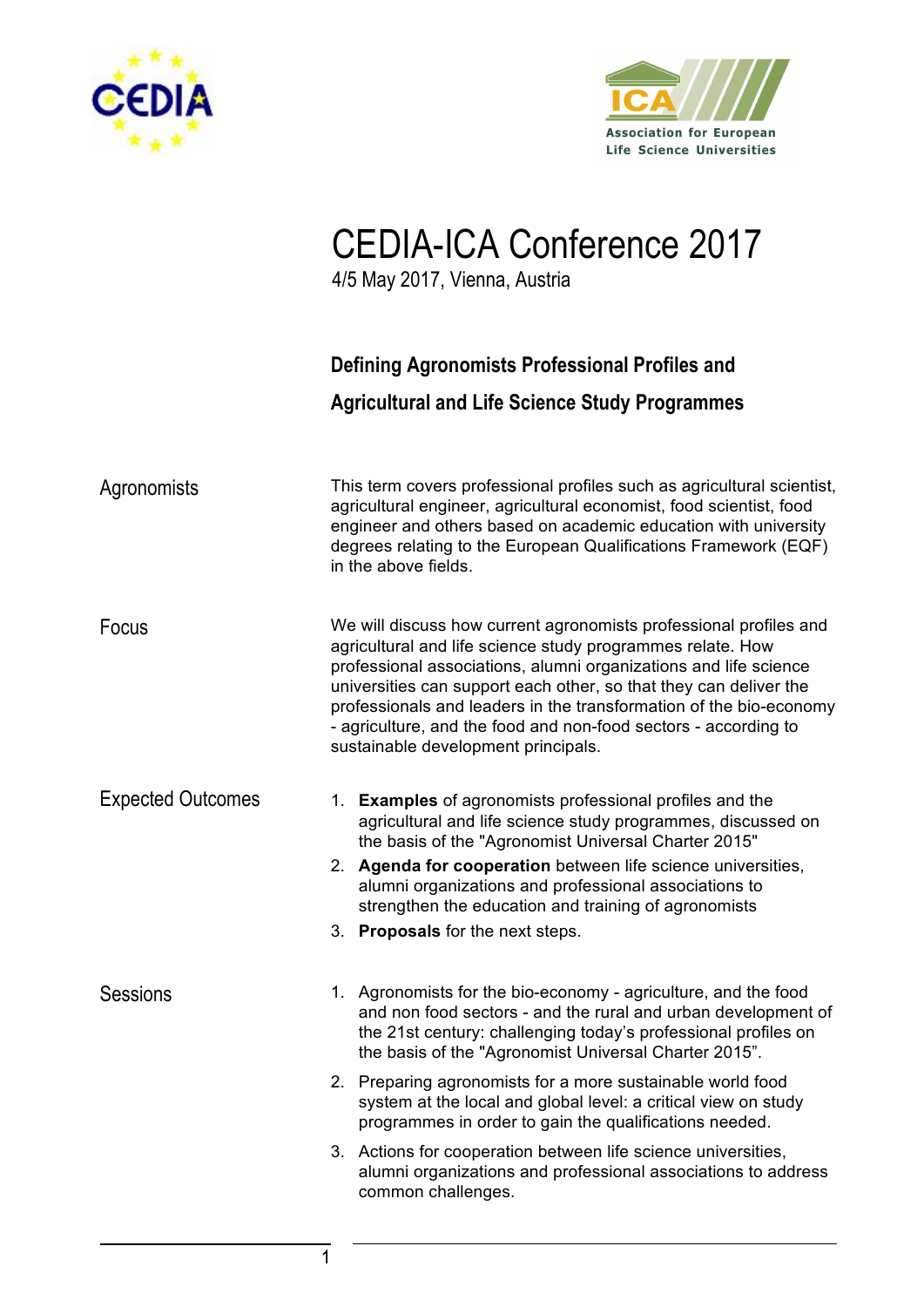| Organisers                  | CEDIA - European Confederation of Agronomists Associations<br>ICA - Association for European Life Science Universities                                                                                                                                                                                                                                                |  |  |  |  |
|-----------------------------|-----------------------------------------------------------------------------------------------------------------------------------------------------------------------------------------------------------------------------------------------------------------------------------------------------------------------------------------------------------------------|--|--|--|--|
| In collaboration with       | ASA Ireland – supporting administration and registration<br>BOKU Alumni Association- local organizer in Vienna                                                                                                                                                                                                                                                        |  |  |  |  |
| Programme team              | Carl BLOMGREN, Agronomforbundet, Sweden<br>Sean GAULE, ASA, Irland<br>Baldomero Segura GARCÍA DEL RIO, CGCOIA, Spain<br>Simon HEATH, ICA General Secretary, France<br>Josefa REITER-STELZEL, BOKU Alumni, Austria<br>Michel ROUX, ETH Alumni, Switzerland<br>Gudrun SCHINDLER, BOKU Alumni, Austria<br>Rolf SCHWERDTFEGER, VDL, Germany<br>Rosanna ZARI, CONAF, Italy |  |  |  |  |
| Contact                     | Sean GAULE, CEDIA President<br>Email: seangaule@gmail.com   Mobile 00 353 (86) 859 5890<br>Michel ROUX, CEDIA Vice President<br>Email: michel.roux@mrix.ch   Mobile +41 79 239 57 87                                                                                                                                                                                  |  |  |  |  |
| Target audience             | 40-60 participants from 10-15 countries in Europe<br>Members of professional associations for agronomists and alumni<br>organizations,<br>Members of life science universities                                                                                                                                                                                        |  |  |  |  |
| Location                    | BOKU Festsaal alte WU, Augasse 2-6, 1090 Vienna Austria                                                                                                                                                                                                                                                                                                               |  |  |  |  |
| <b>Hotels</b>               | Rooms are reserved until March 23, 2017 (see last page)                                                                                                                                                                                                                                                                                                               |  |  |  |  |
| Schedule                    | May $3^{\text{rd}}$<br>Welcome reception at 19.00 at BOKU alte WU<br>May $4^{\text{th}}$<br>Session 1: 9.00-13.00 / Session 2: 14.00-18.00<br>Dinner: 19:30 at "Der Wiener Heurige Wolff"<br>May $5th$<br>Session 3: 9.00-13.00 / Lunch 13.00<br>(May $5^{\text{th}}$ )<br>Cedia Board Meeting: 14.00-17.00)                                                          |  |  |  |  |
| Conference fee              | <b>EUR 150.00</b><br>All meals from the reception on 3 May until<br>and including lunch on 5 May and the registration fee                                                                                                                                                                                                                                             |  |  |  |  |
| Registration and<br>payment | Online:<br>https://cediaica2017.eventbrite.ie                                                                                                                                                                                                                                                                                                                         |  |  |  |  |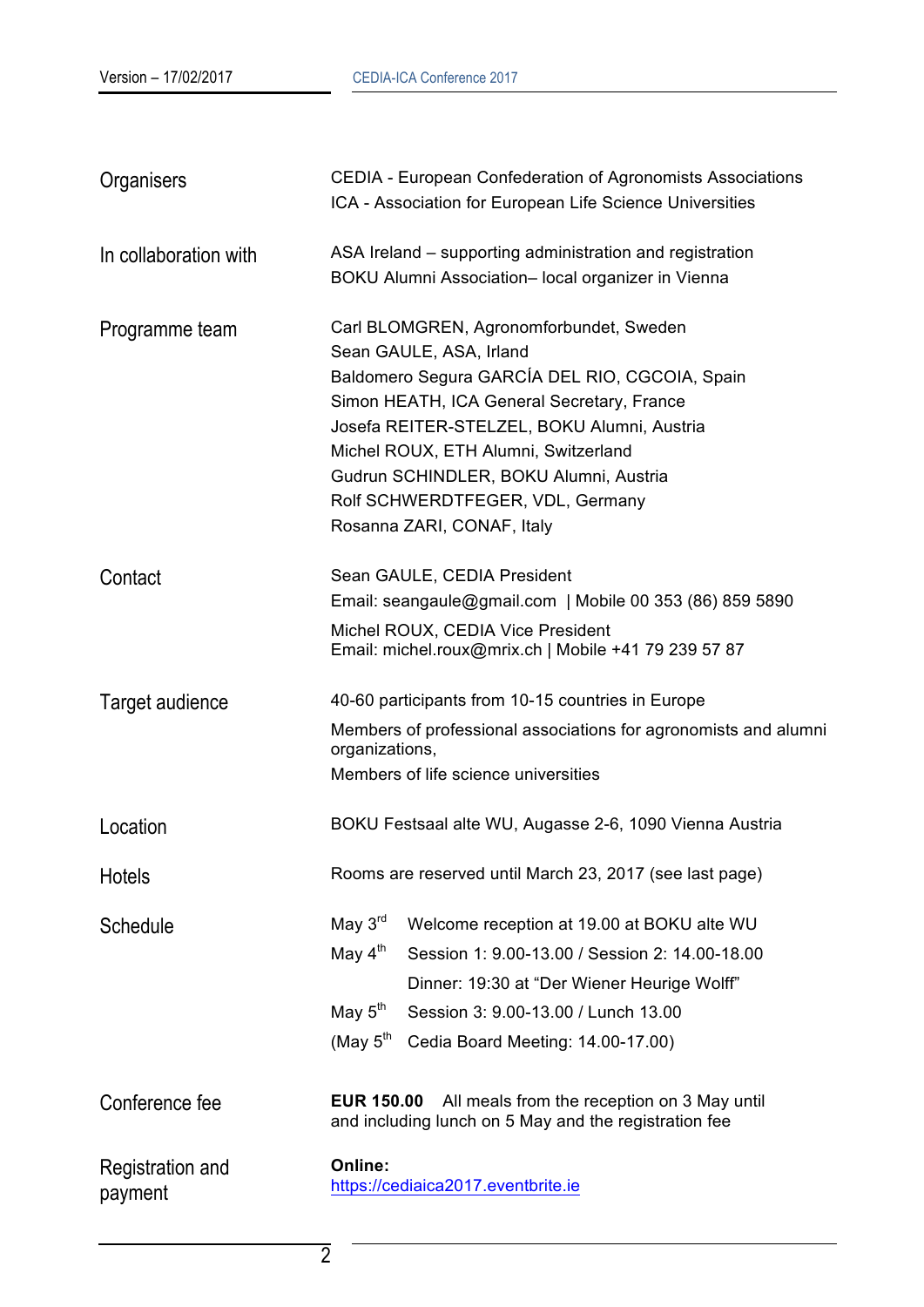### Programme

Session 1 May 4 am **Agronomists for the bio-economy - agriculture, and the food and non food sectors - and the rural and urban development of the 21st century:** 

**challenging today's professional profiles on the basis of the "Agronomist Universal Chart 2015"**

Moderator: **Sean GAULE,** President of CEDIA

**Andrea SISTI,** President of the World Agronomist Association (WAA) and of the Italian Agronomist Association (CONAF)

*The Universal Chart of Agronomist 2015 and its impact on the strategy and agenda of WAA and CONAF*

**Joaquin AGUILELLA RIBERA**, Secretary of the Official College of Agricultural Engineers of Levante (COIAL)

*The professional practice in Spain: from the administrative requirement to the provision of integral services to the agri-food sector*

**Beatrice RAMNERÖ,** Member of the Agronomförbundet board

*The Swedish ag-biz's expectations on agronomists, the Swedish ag-student's expectations on the agronomist profession and how this fits with the current agronomist program profiles at the Swedish university of agriculture*

**CEDIA members and YPARD representatives give examples on how the professional profiles and employers' requirements are perceived in their countries**

**Roundtable discussions on trends and challenges**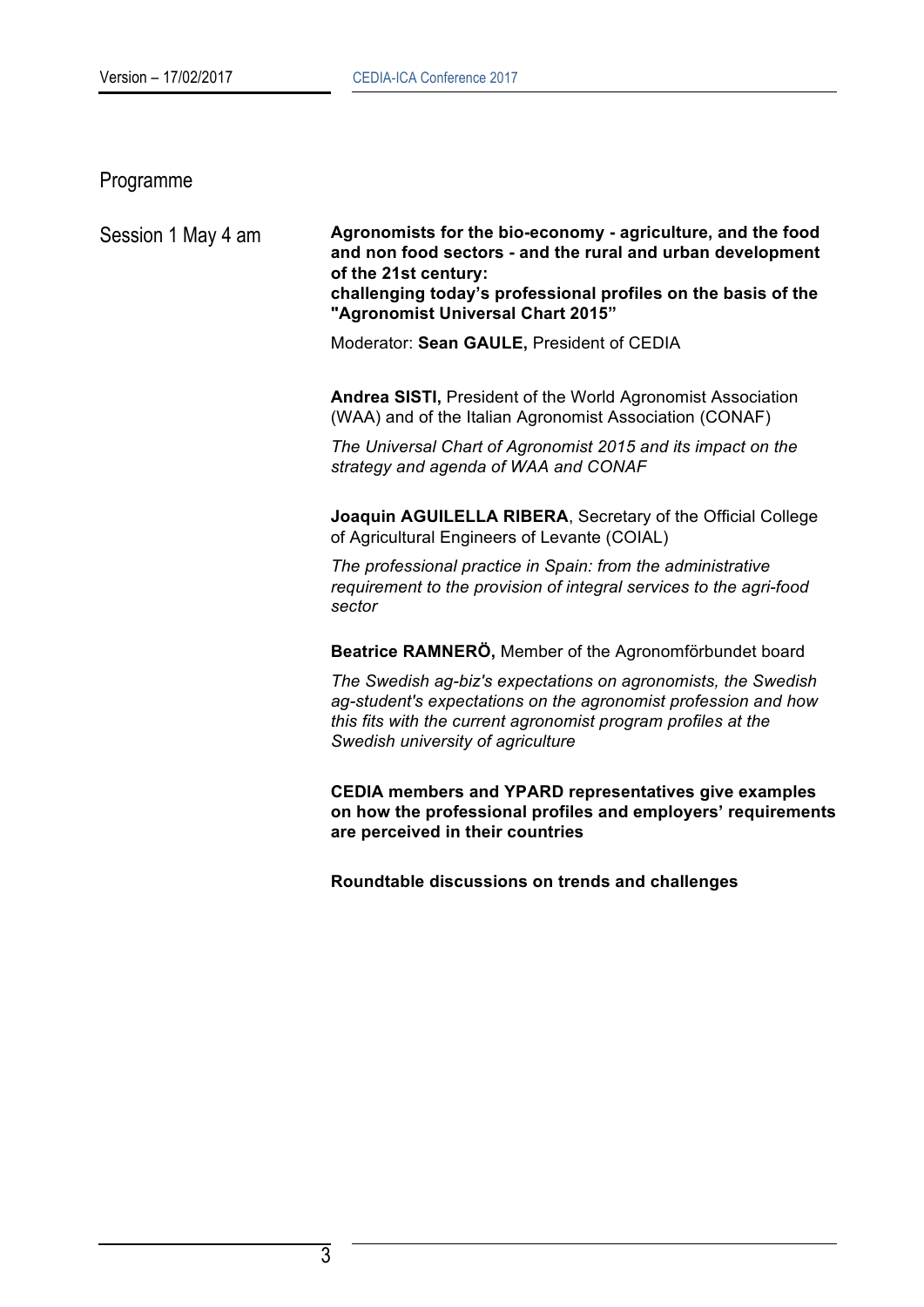Programme

Session 2 May 4 pm **Preparing agronomists for a more sustainable world food system at the local and global level: a critical view on study programmes in order to gain the qualifications needed**.

> Moderator **Alex EVANS,** Vice President of ICA Dean of Agriculture, & Head of the School of Agriculture and Food Science, University College Dublin, Ireland

**Barbara HINTERSTOISSER,** Vice Rector for Education and International Affairs, University of Natural Resources and Life Sciences (BOKU), Vienna, Austria

*The Three Pillars Study Programmes at BOKU for the Sustainable Bioeconomy*

**Achim WALTER**, Professor at the Institute of Agricultural Sciences at the ETH Zurich, Switzerland

*AGROfutur: Reforming the study programmes of agricultural sciences at ETH Zurich also based on employers' needs* 

**Rainer LANGOSCH,** Dean of Agricultural Economics and Food Sciences at the Neubrandenburg University of Applied Sciences Neubrandenburg, Germany

*Knowledge and Skills required - To do´s in the academic education of professionals for agriculture and agribusiness*.

**Alberto SAN BAUTISTA PRIMO**, Director of the School of Agricultural Engineering and Environment (ETSIAMN) Valencia, Spain

*The adaptation and certification of the educational programs of Agricultural Engineering in the Spanish Universities*

**Roundtable discussions and report back to the group**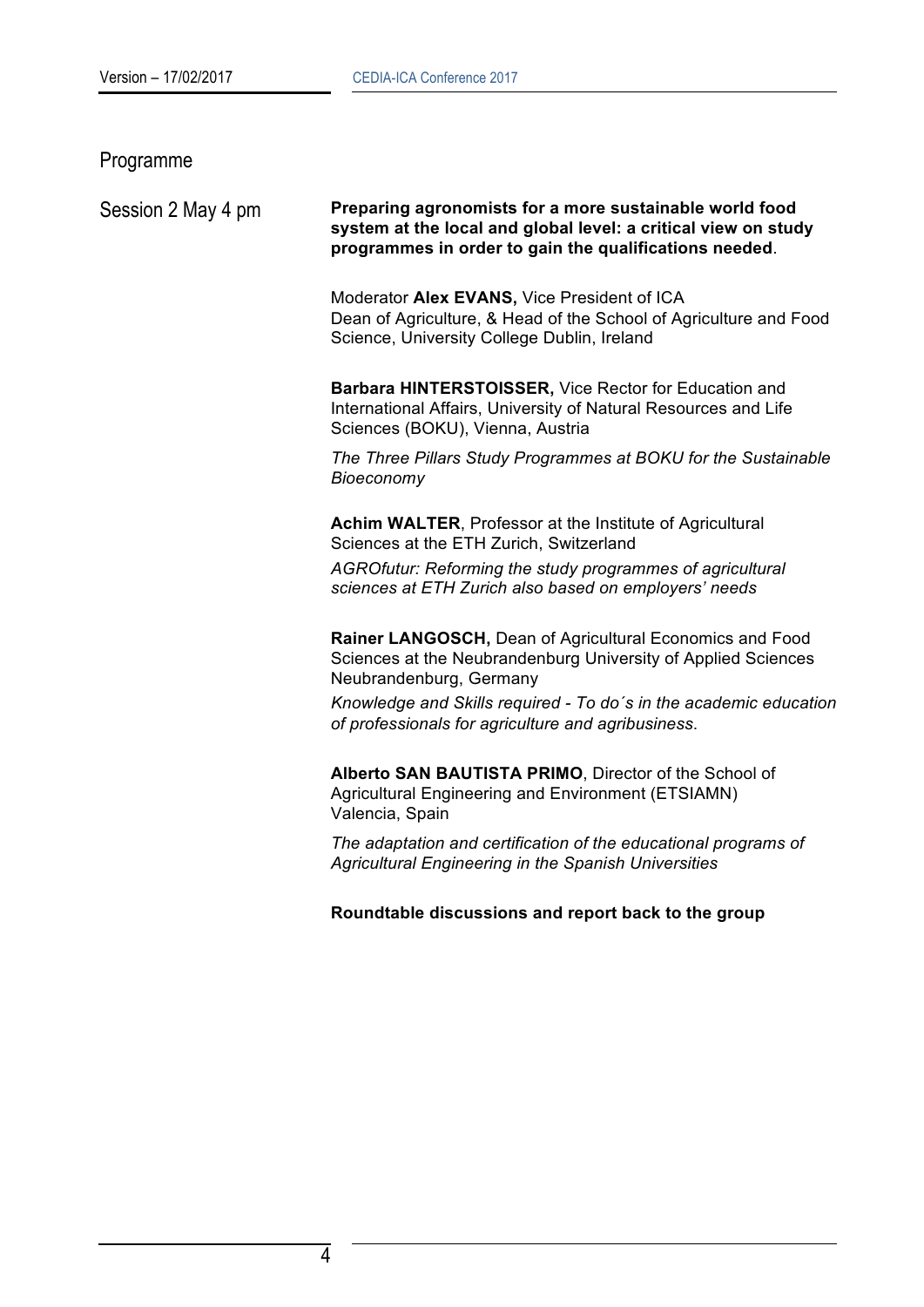### Programme

Session 3 May 5 am **Actions for cooperation between life science universities, alumni organizations and professional associations to address common challenges** 

Moderator: **Michel ROUX,** Vice President of CEDIA

#### **Roundtable discussions to identify the common challenges**

**Mary DELANEY,** President of the Agricultural Science Association (ASA), Ireland

*Proposal to improve the role of the associations in the development of the professions and its members in collaboration with various actors*

**José María MARTÍNEZ VELA,** Manager of the Consejo General de Colegios Oficiales de Ingenieros Agrónomos (CGCOIA), Spain

*Proposal for regulating the profession of agronomist taking into account the free movement of professionals in Europe*

**Rolf SCHWERDTFEGER**, Board member of the Berufsverband Agrar, Ernährung, Umwelt e.V. (VDL), Germany:

*Proposal to gain more influence by organizing forums on education and innovation with stakeholders from university, economy, politics and civil society* 

**Roundtable discussions to identify opportunities for concrete actions and report back to the group** 

**Sean GAULE,** President of CEDIA Roundup